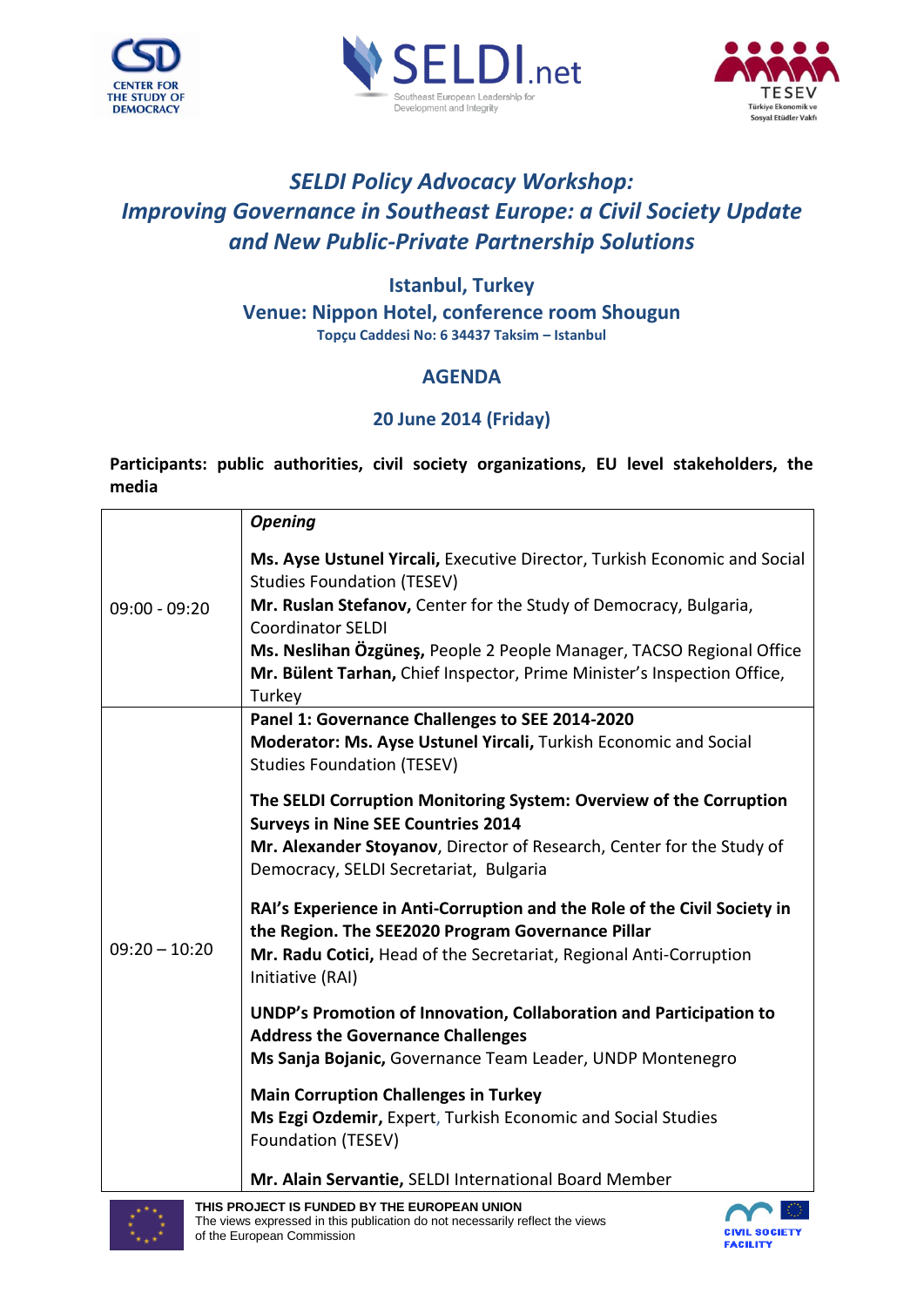

 $\overline{\phantom{a}}$ 

 $\overline{\phantom{a}}$ 





I

| $10:20 - 10:40$ | <b>Discussion</b>                                                                                                                                      |
|-----------------|--------------------------------------------------------------------------------------------------------------------------------------------------------|
| $10:40 - 11:00$ | <b>Coffee Break</b>                                                                                                                                    |
| $11:00 - 12:15$ | Panel 2: The Challenge of Corruption: Main Findings of the Corruption<br><b>Monitoring System and the Corruption Assessment Reports</b>                |
|                 | Moderator: Mr. Ruslan Stefanov, Center for the Study of Democracy,<br>SELDI Secretariat, Bulgaria                                                      |
|                 | Ms. Jonida Narazani, Research Director, Albanian Center for Economic<br>Research (ACER)                                                                |
|                 | Ms. Leila Bičakčić, Executive Director, Center for Investigative Reporting<br>(CIN), Bosnia and Herzegovina                                            |
|                 | Mr. Munir Podumljak, Executive Director of Partnership for Social<br>Development (PSD), Croatia                                                        |
|                 | Mr. Premton Hyseni, Advanced Researcher, INSTITUTI RIINVEST, Kosovo                                                                                    |
|                 | Ms Valentina-Andreea Dimulescu, Project Coordinator, ANTICORRP and<br>Researcher, European Policies and EU Funds, Romanian Academic<br>Society (SAR)   |
| $12:15 - 12:35$ | <b>Discussion</b>                                                                                                                                      |
| $12:35 - 14:00$ | Lunch                                                                                                                                                  |
| $14:00 - 15:15$ | Panel 3: The Challenge of Corruption: Main Findings of the Corruption<br>Surveys and the Corruption Assessment Reports (continuation)                  |
|                 | Moderator: Ms Ezgi Ozdemir, Expert, Turkish Economic and Social<br><b>Studies Foundation (TESEV)</b>                                                   |
|                 | Ms Emina Nuredoniska, Head of Department for Civil Society and<br>Democracy, Macedonian Center for International Cooperation (MCIC)                    |
|                 | Ms Milica Kovacevic, Center for Democratic Transition (CDT),<br>Montenegro / Ms Biljana Pejovic, Center for Democratic Transition<br>(CDT), Montenegro |
|                 | Mr. Marko Paunović, Executive Director, Center for Liberal-Democratic<br>Studies, Serbia                                                               |